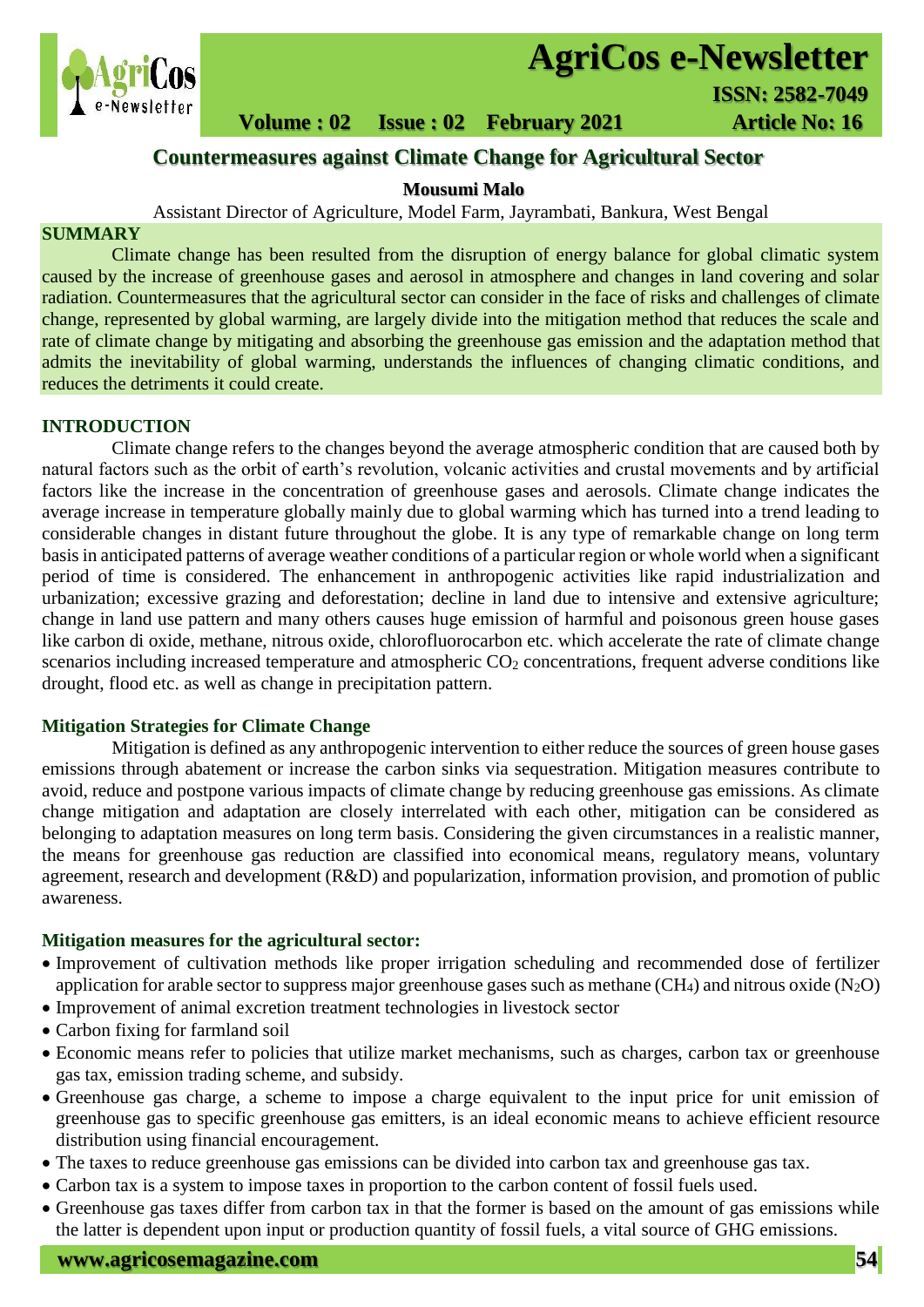- Though carbon tax is the same as a greenhouse gas tax, in that both can maintain the input amount of fossil fuels at efficient levels, the earlier one is more attainable because it can set the quantity of inputs such as fossil fuels as foundation for taxation.
- Direct regulation is a scheme in which the government regulates emission standards using various policies and measures under law to ensure that emitters can comply and meet the required greenhouse gas emission level.
- Some important regulatory measures may involve emission cap, chemical fertilizer spraying standard, manure and liquid fertilizer spraying standard and breeding density regulations.
- In addition, there are R&D and popularization for GHGs reduction and capture technologies, and information provision and public awareness enhancement for greenhouse gas monitoring.
- Two types of mitigation strategies are usually found in agricultural sector *viz.* carbon sequestration in soil and reduction of on farm emissions; besides, substitution of fossil fuels by cleaner sources like burning bio-energy, such as ethanol, biogas, and methane is another mitigation strategy.

#### **Carbon sequestration**

- Carbon sequestration can enhance and preserve carbon sinks and include any practices that may store carbon through 'best management practices' *viz*. zero tillage, or slow down the quantity of stored C emitted into the atmosphere by the means of burning of fossil fuels, deforestation as well as tillage.
- The carbon is ultimately deposited in soil leading to an enhancement in soil organic carbon content or SOC.
- Reduction in bare fallow, restoration of degraded lands, improvement of pasture and grazing lands, proper irrigation methods, crop and forage rotation, and also no tillage are the best management options that can increase soil organic carbon content.
- On the other hand, the management of grazing lands increases the coverage of high productivity grasses and overall grazing intensity finally resulting into an increment in SOC content.

#### **Bio-energy**

- The production of liquid fuels from devoted energy crops like grains and oilseeds has been re-evaluated considering the interests over ecological sustainability.
- The use of bio-fuels can reduce C emissions potentially that is heavily relying upon the nature of production process by which they are being manufactured and cultivated.
- $\bullet$  Bio-energy production has a technical potentiality of almost 200 Mt CO<sub>2</sub>-eq/ year by the year 2030.
- It is calculated that 5-30% of total C emissions could be diminished if bio-energy is supplied 10-25% of cumulative global energy by the year 2030.

#### **On farm mitigation**

- Improved practices such as livestock and manure management, fertilizer handling and proper methods of rice cultivation can play a vital role in reducing on farm emissions.
- Enhancement of the digestive efficiency of livestock along with better feeding habits and dietary additives depending upon the feed quality, livestock breed and age, as well as the condition if the animal is freely grazing or stall fed helps to reduce methane emissions via enteric fermentation.
- Developing countries generally provide feed of lower quality to livestock, which can raise the emission rate per animal.
- The technical potentiality of mitigation of livestock emissions by the end of the year 2030 is forecasted at 300 Mt  $CO<sub>2</sub>$ -eq/ year.
- In manure management,
- Rapid cooling and utilization of solid covers for storage tanks and lagoons, separation of solids from slurry, capture of emitted methane, composting of manure and alteration of feeding habits are some of the relevant technologies of manure management that can decline the emissions to an extent.
- The technical potentiality of improved manure management by the end of the year 2030 is estimated at 75 Mt CO2-eq/ year.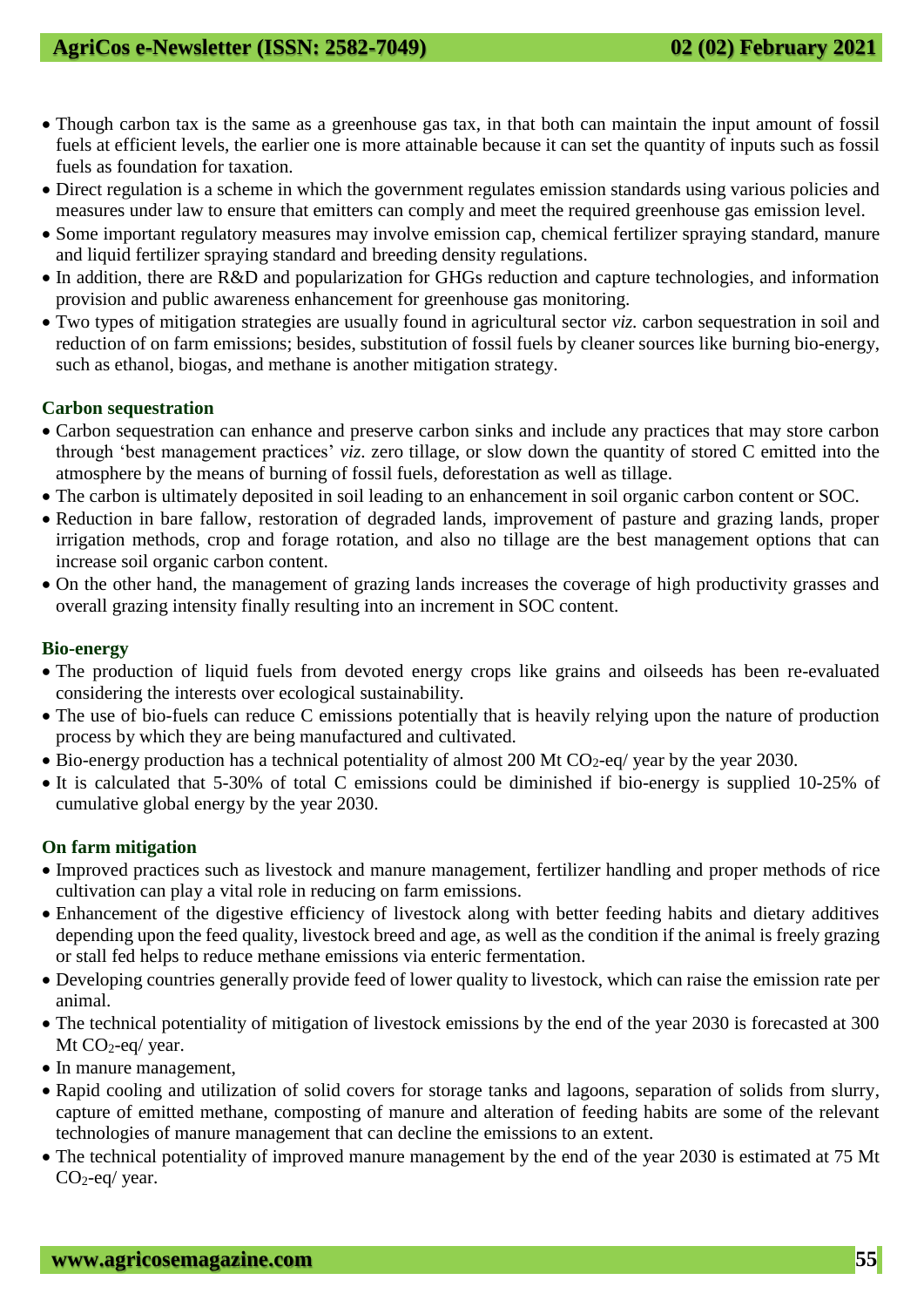- Moreover, improvement in the efficiency of fertilizer application or switching to organic production may reduce the amount of nutrient loads and nitrous oxide emissions.
- The technical potentiality of overall cropland management by the end of the year 2030 is estimated up to 150 Mt CO<sub>2</sub>-eq/ year.
- Improved water management in highly methane emitting irrigated rice systems through mid season drainage or alternate wetting and drying methods can remarkably reduce emissions in Asian countries mainly; nevertheless, the impacts may be moderately compensated by enhanced  $N_2O$  emissions.
- The technical potentiality of improved rice management by the end of the year 2030 is estimated at 300 Mt CO2-eq/ year.
- According to the aggregated estimates of global potential of both on-farm and C sequestration technologies carried out by the IPCC, a maximum global mitigation potentiality of 4.5-6 Pg or 4500-6000 Mt CO<sub>2</sub> equivalents per year by the end of 2030 can be achieved; among which approximately 90% of the total potential is obtained from C sequestration, whereas 9% and 2% come from methane mitigation and N2O emission reductions, respectively.

#### **Adaptation Strategies for Climate Change**

Adaptation to climate change is not optional but rather a compulsory countermeasure against climate change. According to IPCC, adaptation is defined as an adjustment in natural and human systems in response to actual or anticipated climatic stimuli and their impacts. UNFCCC defines adaptation as 'regulating process of ecological and socioeconomic systems to reduce possible damages from actual and expected climate change, that is, actions taken to help communities and ecosystems cope with changing climate conditions'. As adaptation contributes to reducing the negative risks of climate change and provides opportunities to use the climate for positive effects, it plays an important role in mitigating the impacts of climate change. Adaptation includes both actions taken to directly mitigate the damages from the climate and enhance the future adaptive capacity and actions to contribute to indirectly mitigating the damages from climate change. According to IPCC (2001), adaptive capacity or adaptive capability refers to the potential of a specific system to regulate itself, reduce potential damages, or use opportunities in response to climate change, or to cope with the consequences of climate change.

#### **Type of adaptation to climate change includes those reducing the sensitivity of systems significantly affected by climate change like:**

- Enhancement of storage capacity of reservoirs
- Cultivation of heat resistant crops
- Preparation against floods, droughts and other weather extremities
- Type of adaptation to climate change includes those changing the exposure of a system to the impacts of climate change such as:
- Utilization of the investment in provision against risks and
- Early Warning System
- Type of adaptation also includes those increasing the resilience of social/ecological system like:
- Resource preservation
- Formally defined, adaptation to climate change is an adjustment made to a human, ecological or physical system in response to a perceived susceptibility or vulnerability.
- Alteration in tillage methods or livestock breeds is a short term measure.
- Long term measures, such as improved water management or building of irrigation systems can help in adapting to a changing climate.
- Help the cultivators to cope with the current climatic hazards to some degree through provision of value added weather services to them, shifting planting dates, choosing appropriate cultivars with different growth durations, changing crop rotations etc.